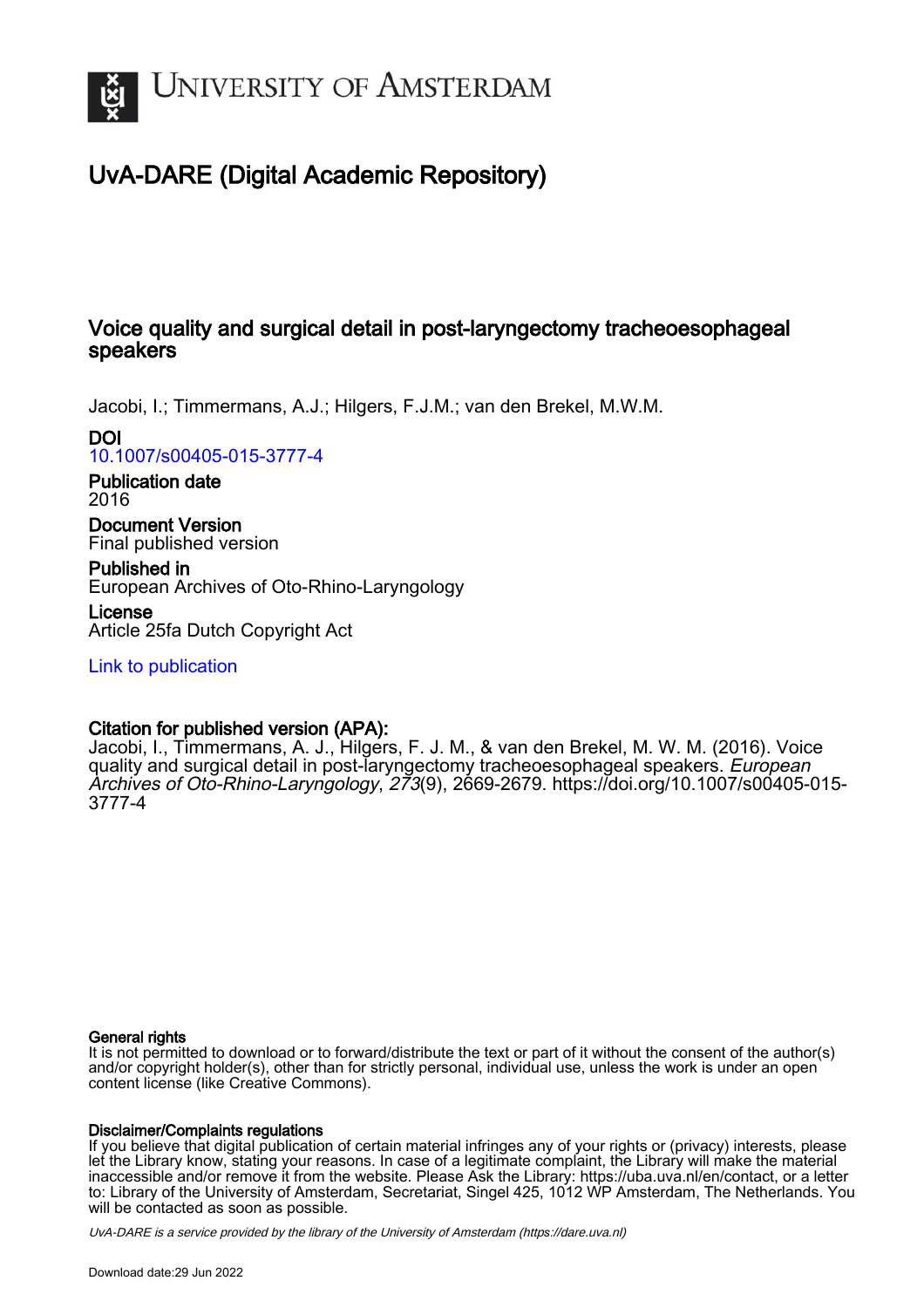HEAD AND NECK



# Voice quality and surgical detail in post-laryngectomy tracheoesophageal speakers

I. Jacobi<sup>1</sup> · A. J. Timmermans<sup>1</sup> · F. J. M. Hilgers<sup>1,2,3</sup> · M. W. M. van den Brekel<sup>1,2,3</sup>

Received: 30 June 2015 / Accepted: 2 September 2015 - Springer-Verlag Berlin Heidelberg 2015

Abstract The objective of this study is to assess surgical parameters correlating with voice quality after total laryngectomy (TL) by relating voice and speech outcomes of TL speakers to surgical details. Seventy-six tracheoesophageal patients' voice recordings of running speech and sustained vowel were assessed in terms of voice characteristics. Measurements were related to data retrieved from surgical reports and patient records. In standard TL (sTL), harmonics-to-noise ratio was more favorable after primary  $TL + postoperative RT than after salvage TL. Pause/$ breathing time increased when RT preceded TL, after extensive base of tongue resection, and after neck dissections. Fundamental frequency (f0) measures were better after neurectomy. Females showed higher minimum f0 and higher second formants. While voice quality differed widely after sTL, gastric pull-ups and non-circumferential pharyngeal reconstructions using (myo-)cutaneous flaps scored worst in voice and speech measures and the two tubed free flaps best. Formant/resonance measures in/a/ indicated differences in pharyngeal lumen properties and cranio-caudal place of the neoglottic bar between pharyngeal reconstructions, and indicate that narrower pharynges and/or more superiorly located neoglottic bars bring with

I. Jacobi and A. J. Timmermans contributed equally.

- <sup>1</sup> Department of Head and Neck Oncology and Surgery, The Netherlands Cancer Institute, Plesmanlaan 121, 1066 CX Amsterdam, The Netherlands
- <sup>2</sup> Institute of Phonetic Sciences, University of Amsterdam, Amsterdam, The Netherlands
- <sup>3</sup> Department of Oral and Maxillofacial Surgery, Academic Medical Center, Amsterdam, The Netherlands

them favorable voice quality. Ranges in functional outcome after TL in the present data, and the effects of treatment and surgical variables such as radiotherapy, neurectomy, neck dissection, and differences between partial or circumferential reconstructions on different aspects of voice and speech underline the importance of these variables for voice quality. Using running speech, next to sustained/a/, renders more reliable results. More balanced data, and better detail in surgical reporting will improve our knowledge on voice quality after TL.

Keywords Head and neck cancer · Total laryngectomy · Voice - Speech

#### Introduction

Tracheoesophageal (TE) speech presently is the preferred method of restoring oral communication after total laryngectomy (TL), because in many aspects it considerably outperforms esophageal (E) and electrolarynx (EL) speech [\[1](#page-10-0)]. A major advantage over E speech is the speed of acquisition and the close to normal phonation time and speaking rate of TE speech, whereas its wider intonation/ pitch variability and speech intelligibility also outperform EL speech [[1\]](#page-10-0). Nevertheless, TL still has a major impact on speech, swallowing, and psychosocial well-being  $[2-4]$ . For TE speech, significant correlations were found between voice quality and quality of life measures, fatigue, sentence duration, anxiety to speak, and the frequency of making telephone calls. Female patients exhibit a greater voice handicap and significantly lower quality of life scores than males [\[4–6](#page-10-0)]. In studies on the relationship between acoustic measures and patient-experienced voice quality, selfassessed voice-related quality of life correlated with

 $\boxtimes$  M. W. M. van den Brekel m.vd.brekel@nki.nl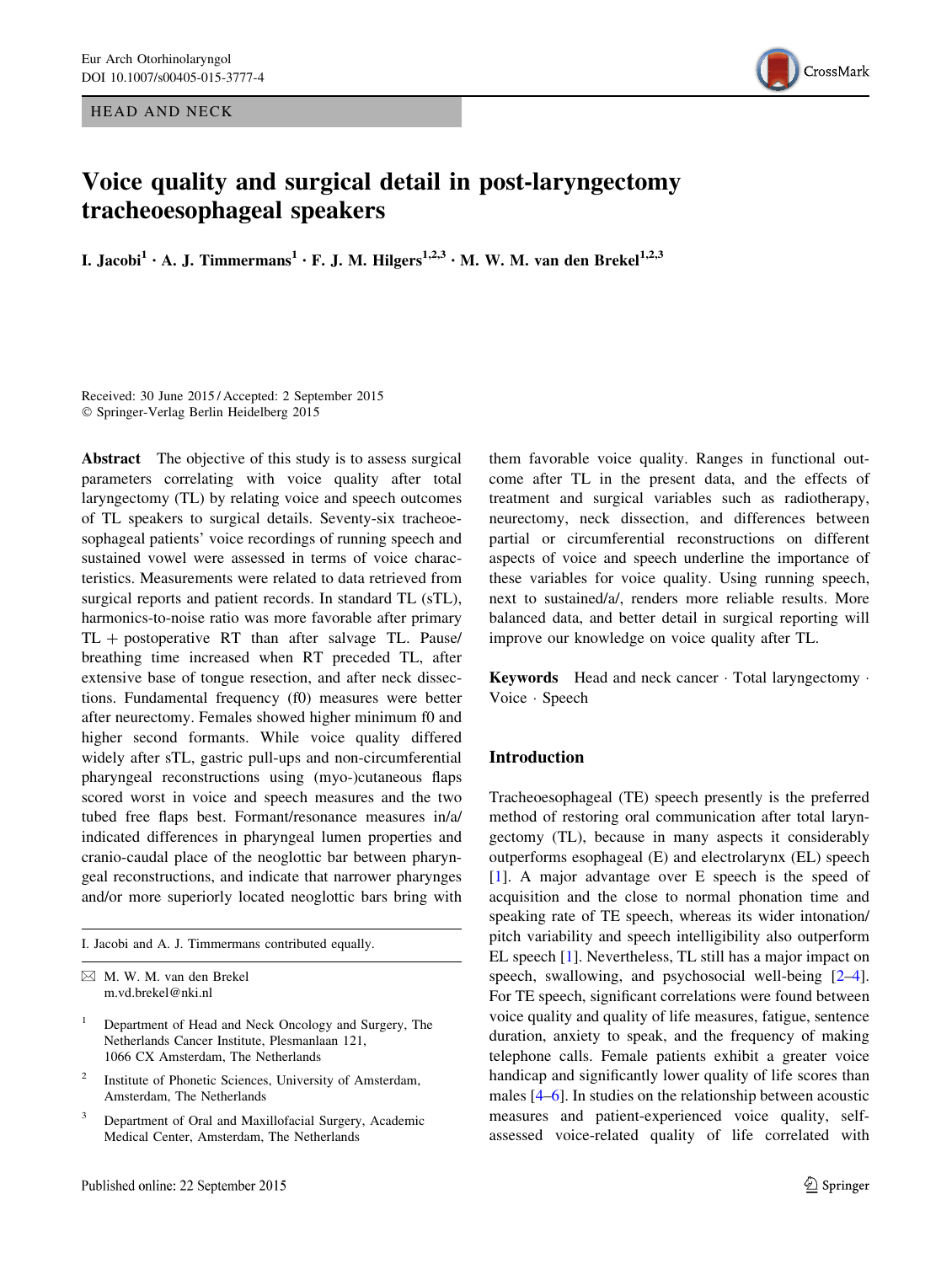acoustic measures of intensity and temporal aspects of speaking (pauses, duration) [\[7](#page-10-0), [8\]](#page-10-0). Studies that matched professional listeners' judgments of voice quality of sustained/a/with acoustics or visual signal typing of the spectrogram pointed out the importance of harmonics and formants, also in higher spectral regions [\[9](#page-10-0), [10](#page-10-0)].

Voice quality and speaking effort differ widely within the TE population  $[5, 8, 11]$  $[5, 8, 11]$  $[5, 8, 11]$  $[5, 8, 11]$  $[5, 8, 11]$ . The tonicity of the pharyngoesophageal (PE) segment (also called neoglottis), and therewith voice quality, is based on the adaptation and vibration dynamics of the pharyngeal mucosa [\[12](#page-10-0)]. Dependent on the individual anatomy, the surgical procedures performed and possibly radiotherapy, variation occurs in muscular control, position and length of the vibrating segment, and mass and stiffness of the PE segment. Each of these characteristics can affect voice (and swallowing) function.

In comparison to the quasi-symmetric vocal folds, the vibrating neoglottis consists of amorphic vibrating elements in the wall of the PE segment. The whole vibrating segment is in general larger (more mass) and neurologically less controllable than the vocal folds are. Furthermore, in view of the fact that air pressure control is needed to initiate and extend vibration, it seems a 'drawback' that the PE segment below and at the neoglottic region is expandable, while the (sub)glottic larynx and trachea are stabilized through their cartilage framework. After TL, the laryngeal differences between the sexes are lost and the limited neurological control, the myo-elastic properties, mass, size, and diameter of the neoglottis and its surrounding tissues bring about a lower frequency and more irregular voice, decreased dynamic range, and less aerodynamic voice and f0 control [\[13](#page-10-0)[–16](#page-11-0)].

Although post-TL voice quality and control are known to differ substantially between patients, studies discussing the morpho-physiology and surgical characteristics and their (interacting) effects on post-TL functioning are still sparse. In the literature, various variables were found to affect functional outcomes. Among these, besides the extent of the resection, are the surgical method of pharynx closure and reconstruction (muscle closing techniques, donor site tissue properties), the conservation of the posterior pharyngeal wall, the degree and level of neoglottic closure during phonation (presence and place of the neoglottic bar and distance and intensity of contact between posterior and anterior wall), the pressure built up below the neoglottic bar during phonation (intraluminal pressure), the diameter of the pharynx (pharyngeal and esophageal volume and extension), previous or post-operative (chemo-)radiotherapy, and (the extent of) neck dissections [[14,](#page-10-0) [16–28](#page-11-0)]. Although the extent of the surgical resection is primarly dictated by tumor extent, surgical techniques, such as neurectomy and upper esophageal

myotomy, and the technique of pharynx (muscle) closure and type of reconstruction thus seem to be important phonosurgical aspects of TL.

In this retrospective study, we aim to identify patient and surgical parameters that correlate with voice quality after TL. Therefore, voice and speech outcomes of TL speakers were assessed and related to their patient and surgical details.

#### **Methods**

#### Patient data

Over time, voice and speech recordings of 86 TE speakers of sufficient quality and extent were collected. For 76 of these, sufficient surgical detail could be retrieved for meaningful analyses. The vast majority of the 76 patients participated between 2007 and 2014 in voice prostheses studies at the Netherlands Cancer Institute (NKI). The included patients underwent TL between 1983 and 2013. Almost all patients underwent TL at the NKI. In 13 cases, with the patient's informed consent, surgical reports were retrieved from other Dutch hospitals. At the NKI, common procedures during TL include the creation of a separate tracheostoma in the inferior skin flap, sectioning of the sternal head of the SCM muscles to obtain a flatter stoma area, a short myotomy of the upper esophageal sphincter, T-shaped closure of the pharyngeal defect, and a primary TE puncture (TEP) with direct fit of the voice prosthesis (VP) [\[29\]](#page-11-0). Between 1990 and 2002, unilateral neurectomy of the pharyngeal plexus was performed on a regular basis.

Medical records were assessed for demographic and surgical information, e.g., sex, age, site and TNM classification of the tumor, indication for TL, and prior and postoperative treatments in the head and neck area, staff surgeon performing the TL, surgical extent (indicated by surgical details such as the level of the trachea resection, base of tongue resection and tumor location), remaining pharyngeal mucosa and reconstruction procedure, pharyngeal mucosa and muscle closure technique, neck dissection, myotomy of the upper esophagus, and plexus pharyngeus neurectomy. Since mass properties play a large role in voicing, as a general indicator of tissue properties, body mass index (BMI) was assessed. The later VP lengths were used as a possible surrogate marker for the tracheoesophageal wall thickness and its potential effect on voicing.

#### Outcome measure to assess voice and speech

Voice and speech recordings included a read aloud standard Dutch text (length: 151 words) and sustained/a/. The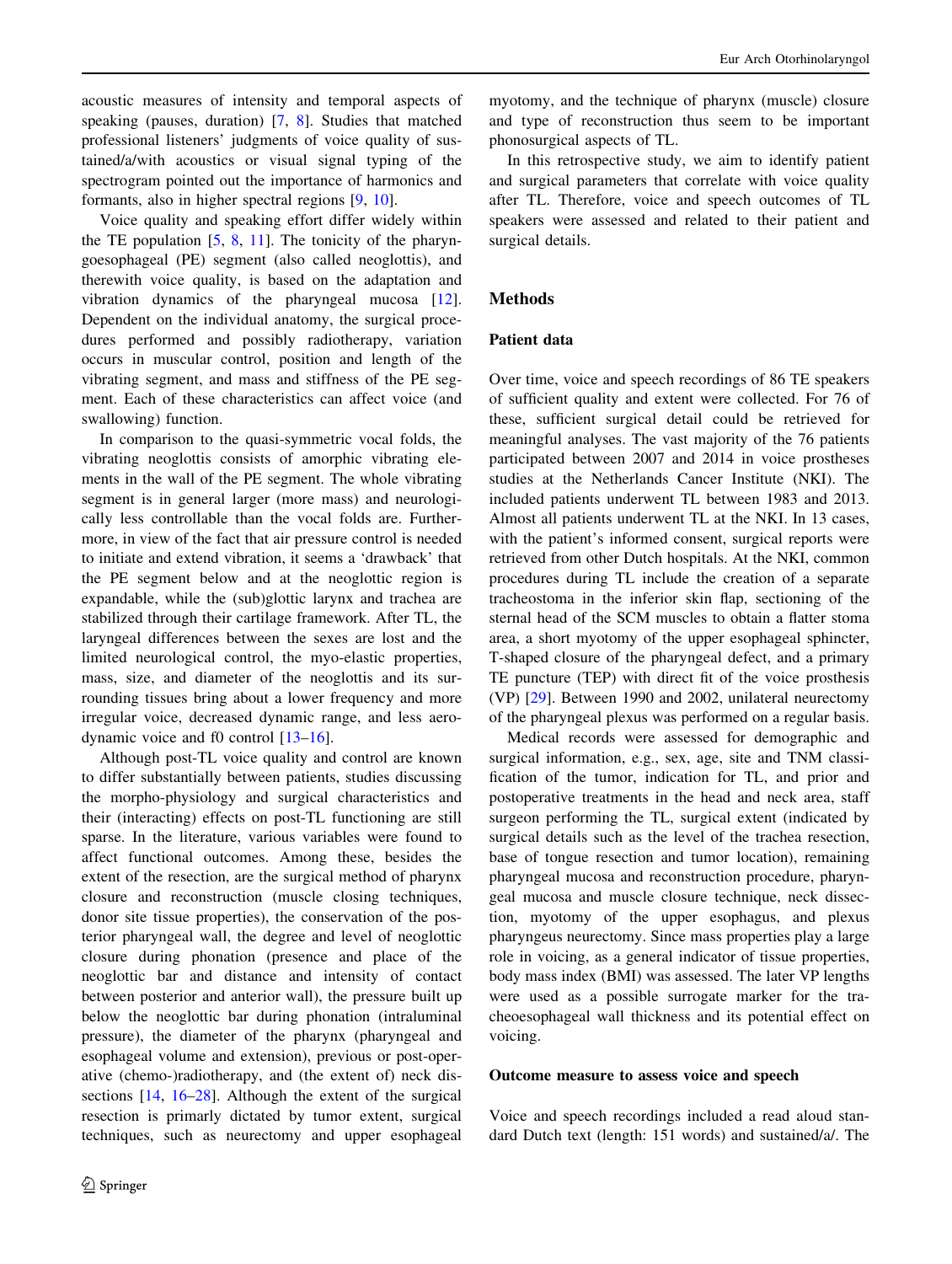read aloud text allows analysis of speech (including f0, %voiced and %unvoiced speech) and no-speech (%pause and/or breathing time). The chosen outcome measures are based on the available literature on voice quality, and have importance for laryngectomized patients in view of perceptual and experienced voice quality.

- 1. Speaking fundamental frequency (f0): we assessed f0 in terms of its minimum, maximum, mean/median, and range across the read aloud text. The mean indicates the height of he normal speaking frequency; the range of f0 indicates the possibility to produce variation in intonation.
- 2. %Voiced and %unvoiced speech: TE speech is generally less voiced than laryngeal speech; higher amounts of %voiced indicate better TE speech.
- 3. %Pause/breathing time (calculated from the ratio of pause and breathing time to the overall reading time [\[7](#page-10-0)]: %pause/breathing time was assessed to measure the ease of reading a whole piece of text. Comparable to laryngeal speakers, TE speakers tend to pause/ breathe at phrase ends indicated by the text (e.g., at comma's, points). Therefore, the total percentage of pause was assessed and not, e.g., the number.
- 4. Band energy difference (BED; between 0–500 and 4000–5000 Hz, according to van As-Brooks et al. [\[10](#page-10-0)]; dB) in sustained/a/as a measure for spectral tilt (further referred to as ''spectral tilt''). The tilt of the spectrum is related to the pressure build-up and the force of (neo- )glottic closure during vibration; it indicates effort. Spectral tilt has been shown to correlate with perceived voice quality in laryngectomized patients [[30\]](#page-11-0).
- 5. Harmonics-to-noise ratio (in dB; HNR) in sustained/a/, indicating the degree of acoustic periodicity. HNR has been found to correlate with perceived voice quality, pleasantness, and intelligibility [[9,](#page-10-0) [10\]](#page-10-0).
- 6. Presence of formants and harmonics in the area of the third and fourth formant (HNR F3/F4); in sustained/a/ [\[9](#page-10-0), [10\]](#page-10-0), which were found to correlate with intelligibility and voice quality.
- 7. The position of and the distance between the first two formants (spectral peaks) were assessed in sustained/a/ as indicator for differences in the vocal tract resonance cavities (lumen). Higher formants indicate shorter vocal tracts (less distance from voice source to lips). The formant distance was found to correlate with intelligibility and pleasantness [\[9](#page-10-0)].

All analyses were performed with Praat [[31\]](#page-11-0).

#### **Statistics**

Descriptive statistics were performed. For pairwise comparisons between groups on the continuous acoustic

variables we used Mann–Whitney  $U$  tests, for three samples the Kruskal–Wallis (alpha =  $0.05/3$ ) followed by Mann–Whitney U tests. Pearson's correlation was applied for relationships between voice measures. Spearman's correlation was applied for relationships between prosthesis size and acoustic measures or age. The Fisher's exact test was applied between categorical variables. Analyses were performed with IBM SPSS Statistics 22.0.

#### **Results**

#### Patient and surgical characteristics

The 76 included patients underwent a TL for the following indications: 24 as primary cancer treatment, and 52 after RT ( $N = 47$ ) or chemoradiation (CCRT;  $N = 5$ ). Of these latter 52, 38 concerned salvage treatment, 5 a second primary, and 9 a dysfunctional larynx after prior (chemo-) radiotherapy. Of the 24 primary TL patients, 16 underwent postoperative RT and 3 postoperative CCRT. Five patients were not irradiated at all. The patients' demographic, medical and surgical characteristics are shown in Table [1](#page-4-0).

The majority of patients had a glottic or supraglottic carcinoma with tumor-negative lymph nodes. Mean age at TL was 59 years. Simultaneously with the TL, 39 patients (52 %) underwent a neck dissection (ND), including at least levels 2–4. The vast majority underwent a primary TEP (90 %) with insertion of a Provox2 VP. The most common VP length at primary TEP was 8 mm, and during follow-up 6 or 8 mm (36 and 30 %, respectively).

Forty-seven patients were treated with standard TL (sTL) without reconstruction  $(62 \%)$ , and  $35 (75 \%)$ underwent short myotomy of the upper esophageal musculature. Fifteen of the sTL patients (32 %) had a neurectomy of the pharyngeal plexus. Only in 8 patients (10 %), a significant part of the base of the tongue was resected. In 30 patients, the trachea was transected above the third ring  $(64 \%)$ .

Besides the 47 patients with a sTL, 10 underwent a sTL with PM-muscle flap reinforcement of the pharyngeal suture line or closure of a pharyngocutaneous fistula. Pharyngeal closure techniques, such as layers and to what extent the constrictor pharyngeal muscle remnants were sutured together, were not consistently reported in detail. Nineteen patients underwent an extended pharyngeal resection requiring reconstruction of the lumen. There were two circumferential reconstructions with a free flap, four with a tubed gastric pull-up, and one with a full gastric pull-up. There were twelve partial reconstructions of the pharyngeal wall; one with a free radial forearm flap and eleven with a PM myocutaneous flap. Sixteen different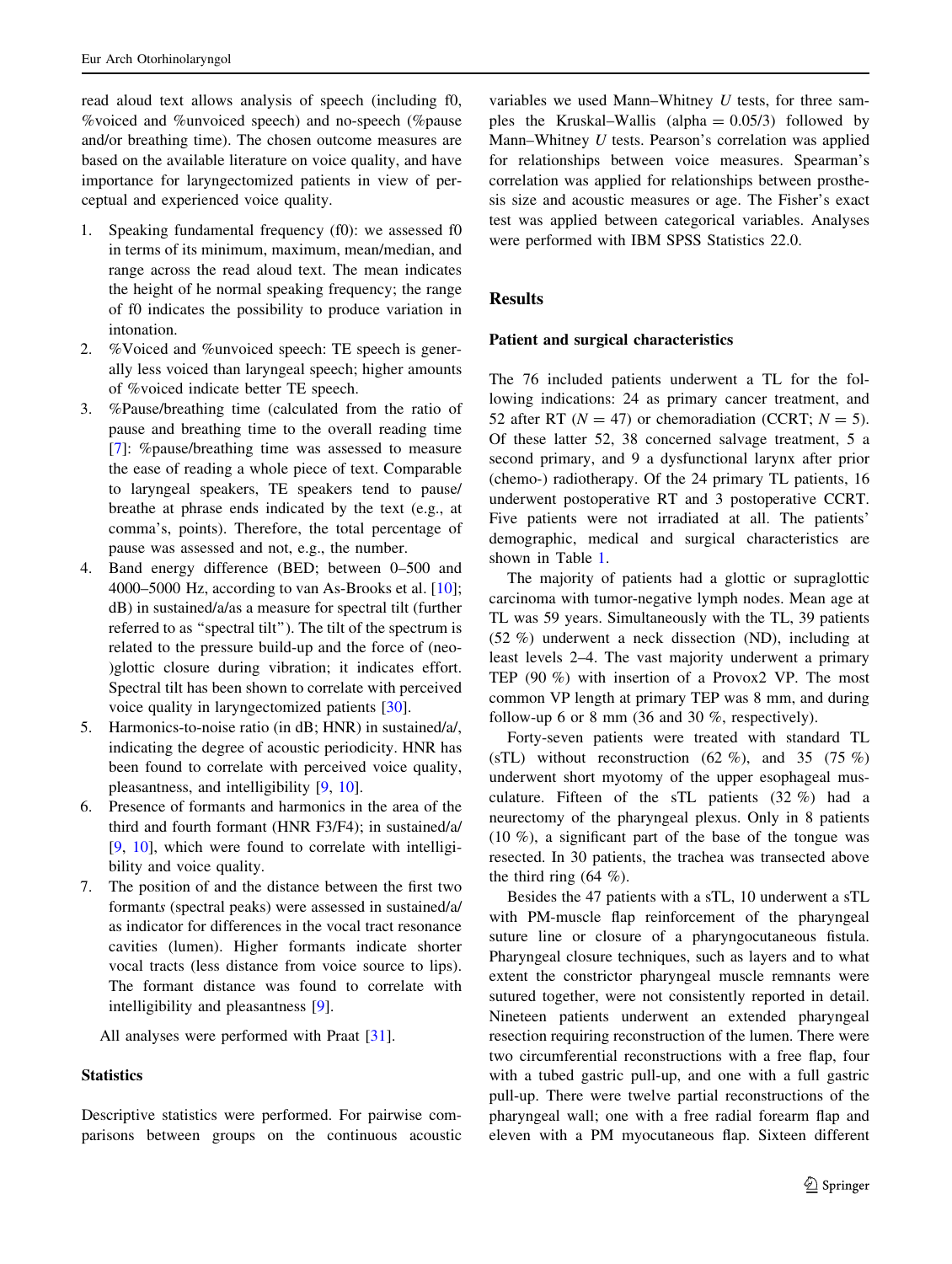<span id="page-4-0"></span>Table 1 Patient and surgical characteristics; \* in ''Extent of TL'' refers to details in ''Lumen reconstruction''

|                                                        | $N(\%)$       |
|--------------------------------------------------------|---------------|
| Total                                                  | 76 (100)      |
| Male                                                   | 66 (90)       |
| Mean age at TL (range)                                 | 59 (29-85)    |
| Mean age at recording (range)                          | $66(42 - 88)$ |
| Primary site                                           |               |
| Supraglottic                                           | 20(26)        |
| Glottic                                                | 37 (49)       |
| Subglottic                                             | 4(5)          |
| Oropharynx                                             | 4(5)          |
| Hypopharynx                                            | 9(12)         |
| Proximal esophagus                                     | 2(3)          |
| T classification (initial)                             |               |
| Tis-T1                                                 | 20(26)        |
| T <sub>2</sub>                                         | 17(22)        |
| T <sub>3</sub>                                         | 11(15)        |
| T <sub>4</sub>                                         | 28 (37)       |
| N classification (initial)                             |               |
| N <sub>0</sub>                                         | 54 (71)       |
| $N+$                                                   | 22 (29)       |
| Indication TL                                          |               |
| Primary                                                | 24 (32)       |
| Salvage                                                | 38 (50)       |
| Second primary                                         | 5(7)          |
| Dysfunctional larynx                                   | 9(12)         |
| <b>BMI</b> at TLE                                      |               |
| < 18                                                   | 5(7)          |
| $18 - 25$                                              | 33(43)        |
| $25 - 30$                                              | 28 (37)       |
| $>30$                                                  | 5(7)          |
| Unknown (TL elsewhere)                                 | 5(7)          |
| TL timing in relation to RT                            |               |
| TL for RT failure                                      | 44 (58)       |
| TL for CCRT failure                                    | 5(7)          |
| TL for RT failure + postoperative RT                   | 3(4)          |
| $TL + postoperative RT$                                | 16(21)        |
| $TL + postoperative CCRT$                              | 3(4)          |
| No RT                                                  | 5(7)          |
| Extent of TL                                           |               |
| Standard TL                                            | 47 (62)       |
| Standard TL with PM flap reinforcement                 | 10(13)        |
| Extended TL with non-circumferential resection*        | 12(16)        |
| Extended TL with circumferential pharyngeal resection* | 7(9)          |
| Lumen reconstruction*                                  |               |
| PM myocutaneous flap                                   | 11 (58)       |
| Free flap                                              | 3(16)         |
| Gastric pull-up                                        | 5(26)         |
| Neck dissection $\geq$ level 2–4                       |               |
| No                                                     | 37 (49)       |
|                                                        |               |
| Unilateral                                             | 18 (24)       |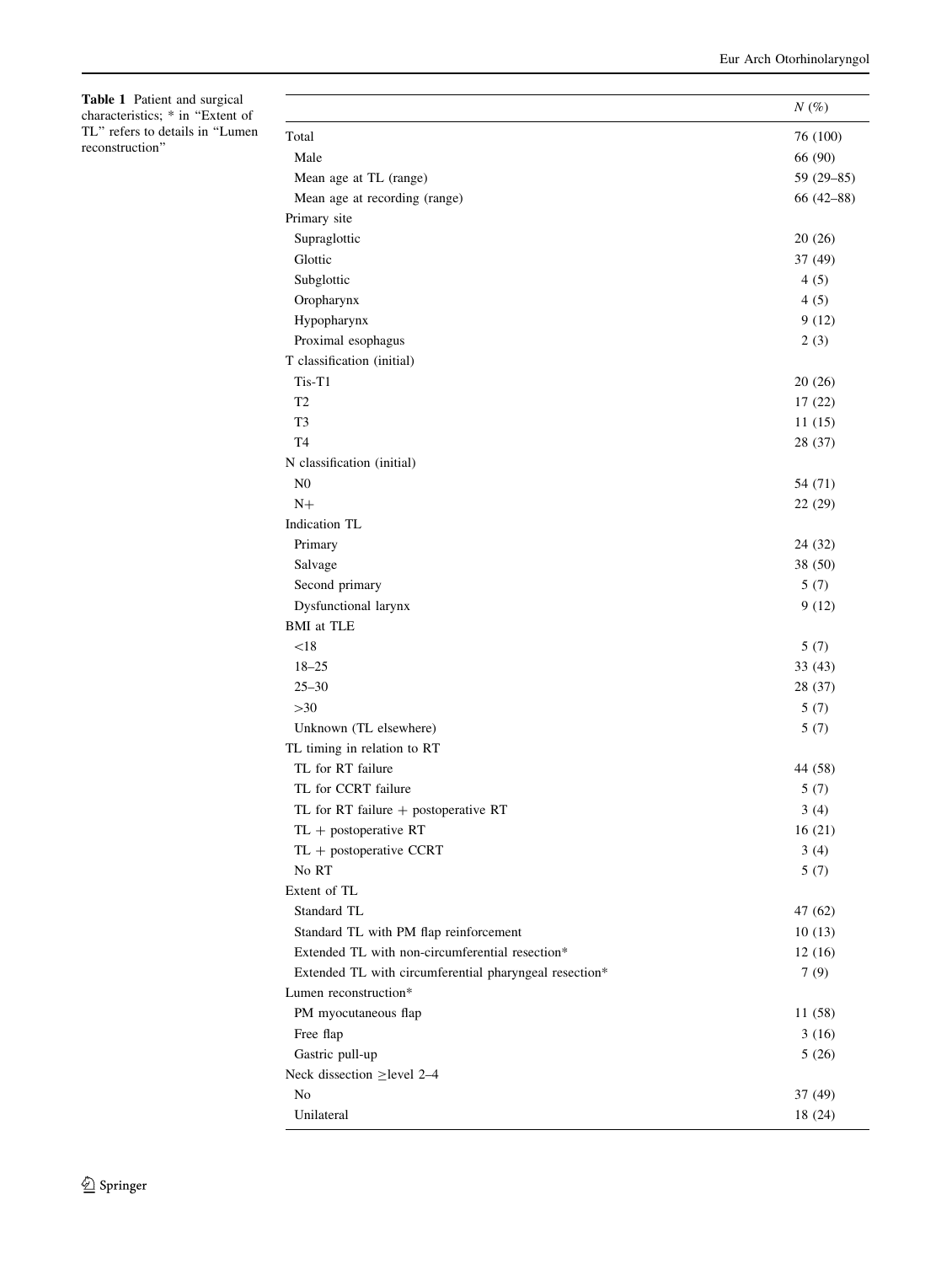| Table 1 continued |                                                                             | $N(\%)$ |  |  |  |  |  |  |
|-------------------|-----------------------------------------------------------------------------|---------|--|--|--|--|--|--|
|                   | Bilateral                                                                   | 21 (28) |  |  |  |  |  |  |
|                   | Extended resection base of tongue                                           |         |  |  |  |  |  |  |
|                   | No                                                                          | 68 (90) |  |  |  |  |  |  |
|                   | Yes                                                                         | 8(10)   |  |  |  |  |  |  |
|                   | Neurectomy (standard TL, $N = 47$ )                                         |         |  |  |  |  |  |  |
|                   | Yes                                                                         | 15(32)  |  |  |  |  |  |  |
|                   | No                                                                          | 32(68)  |  |  |  |  |  |  |
|                   | Short myotomy (standard TL, $N = 47$ )                                      |         |  |  |  |  |  |  |
|                   | Yes                                                                         | 35(75)  |  |  |  |  |  |  |
|                   | No                                                                          | 12(25)  |  |  |  |  |  |  |
|                   | Neurectomy (standard TL, including PM flap for reinforcement, $N = 57$ )    |         |  |  |  |  |  |  |
|                   | Yes                                                                         | 16(28)  |  |  |  |  |  |  |
|                   | No                                                                          | 39 (68) |  |  |  |  |  |  |
|                   | Unknown                                                                     | 2(4)    |  |  |  |  |  |  |
|                   | Short myotomy (standard TL, including PM flap for reinforcement, $N = 57$ ) |         |  |  |  |  |  |  |
|                   | Yes                                                                         | 42 (74) |  |  |  |  |  |  |
|                   | N <sub>0</sub>                                                              | 13(23)  |  |  |  |  |  |  |
|                   | Unknown                                                                     | 2(4)    |  |  |  |  |  |  |
|                   | Transection trachea (standard TL, $N = 47$ )                                |         |  |  |  |  |  |  |
|                   | $<$ 3rd ring                                                                | 17(36)  |  |  |  |  |  |  |
|                   | $>3rd$ ring                                                                 | 30(64)  |  |  |  |  |  |  |
|                   | Tracheoesophageal puncture (TEP)                                            |         |  |  |  |  |  |  |
|                   | Primary TEP                                                                 | 69 (91) |  |  |  |  |  |  |
|                   | Secondary TEP                                                               | 7(9)    |  |  |  |  |  |  |
|                   |                                                                             |         |  |  |  |  |  |  |

surgeons/surgical teams were involved in the surgeries in this patient cohort.

#### Voice and speech outcomes

#### Standard TL

There were several interactions between various treatment parameters: statistical analyses confirmed differences in the frequency of ND and pre- or post- (C)RT treatment (Fisher's exact test,  $p = 0.005$ ) as well as the frequency of neurectomy ( $p = 0.027$ ). Patients with a bilateral ND were predominantly treated by postoperative (C)RT (60 %) and all but one underwent neurectomy. Patients with a unilateral ND were predominantly treated by (C)RT before TL (62 %), and had no neurectomy (67 %). In patients without ND, most had (C)RT prior to TL (83 %) and only half of them underwent neurectomy. Next to differences in subcategory frequencies, these correlations between treatment groups limited an analysis of relationships with voice.

Within the sTL speakers ( $N = 47$ ), speaking f0 and the percentage of voicedness in the read aloud text were

significantly correlated ( $r = 0.666$ ,  $p < 0.001$ ): the higher f0, the more voicing during speech. The voicedness in the read aloud text correlated significantly with the harmonicsto-noise ratio (HNR) measured in sustained/a/: the more voicing in the text, the better the harmonics-to-noise ratio,  $(r = 0.492, p < 0.001)$ . Spectral tilt (BED) correlated marginally with the f0-range in the text  $(r = 0.297,$  $p = 0.045$ : the higher the range of f0 in the text, the more tilt in the spectrum of sustained/a/. Speaking fundamental frequency correlated significantly with other f0-measures: the higher the speaking mean, the higher the minimum, maximum, and range were  $(r = 0.665, \text{ maximum})$  $r = 0.874$ , range  $r = 0.705$ ,  $p < 0.001$ ). There was no significant correlation with pause/breathing time.

Speakers' sex The median speaking f0 across the read aloud text was lower for males (median 108 Hz, ranging from 49 to 238 Hz) than for females (140 Hz, range 33–277 Hz). The minimal f0 in running speech was higher for females (71 Hz vs. 41 Hz,  $p = 0.009$ ,  $U = 40.0$ ). All other differences in voice outcome between male  $(N = 40)$ and female  $(N = 7)$  speakers were insignificant.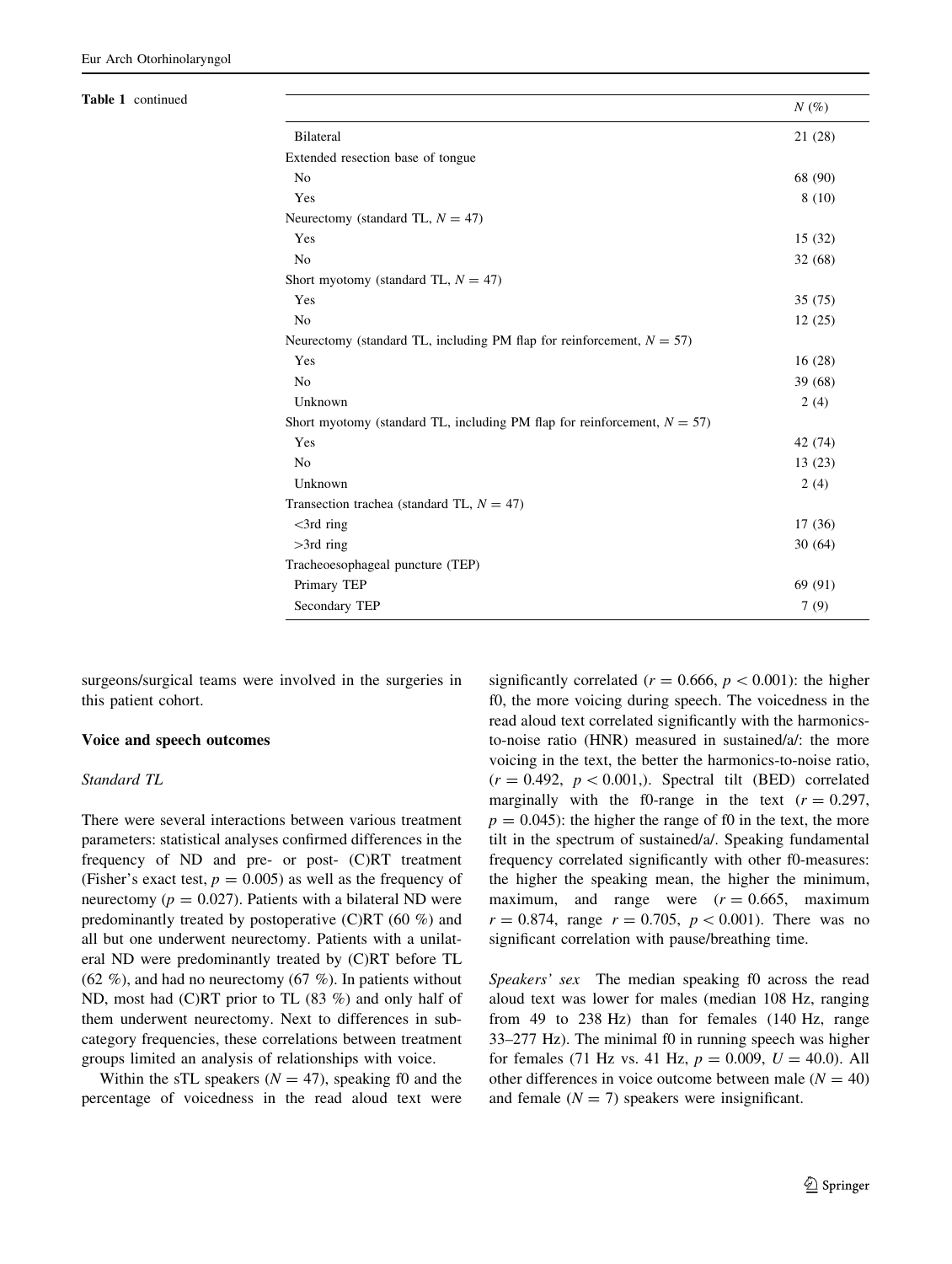Age, BMI and thickness of the tracheoesophageal wall There was a significant decline in prostheses lengths in older speakers ( $p = 0.018$ ,  $r = -0.343$ ,  $N = 47$ ), but there were no associations between voice measures and age, prosthesis length (tracheoesophageal party wall thickness), and/or BMI.

Pharyngeal closure The variety of surgical teams  $(N = 16)$  and their muscle closure techniques as well as underspecified procedure descriptions precluded evaluations of an effect of pharyngeal closure technique or the extent of the residual pharyngeal wall.

Short myotomy and neurectomy Most patients in the sTL group underwent a short myotomy (35/47) and had no neurectomy (32/47). There were no significant main effects of myotomy on voice measures, only a trend towards increased pause/breathing time during speech in TE speakers with myotomy compared to those without myotomy (24 vs. 20 %,  $p = 0.057$ ,  $U = 132.0$ ). TL speakers with neurectomy showed significantly more voicing during speech (55 vs. 33 %,  $p = 0.035$ ,  $U = 129.5$ ), and higher speaking f0 (122 vs. 103 Hz,  $p = 0.058$ ,  $U = 157.0$ ).

(Chemo-)radiotherapy In view of the subsample sizes, for effects of (C)RT [salvage surgery after (C)RT failure] vs. primary TL with postoperative (C)RT, we excluded the smallest subgroups: three patients with no history of (C)RT, and one patient with pre- and post (C)RT, leaving a subset of 43 patients. While the harmonics-to-noise ratio was significantly better after primary TL with postoperative (C)RT when compared to those patients receiving preoperative (C)RT ( $p = 0.042$ ,  $U = 118.0$ ), pause/breathing time during the reading task was longer (21 vs. 24 %,  $p = 0.048, U = 120.5$ .

Neck dissection of at least level 2 to 4 Neck dissection (no/unilateral/bilateral) had a significant effect on the percentage of pause/breathing time in running speech, and this effect increased from no- to uni- to bilateral ND [20 vs. 24 vs. 29 %,  $\chi^2(2) = 8216$ ,  $p = 0.016$ ]. Post-hoc tests showed significantly higher percentage of pause/breathing time after bilateral ND than without ND ( $p = 0.004$ ,  $U = 77.5$ ).

Extensive base of tongue resection Significantly lower first formants were found after extensive tongue resection (589 vs. 656 Hz,  $p = 0.033$ ,  $U = 69.5$ ) and higher percentage of pause/breathing time during the reading task (25 vs. 21 %,  $p = 0.039, U = 71.5$ . Extensive base of tongue resections were equally distributed in terms of ND and timing of (C)RT, the factors found to affect pause/breathing time as well.

#### Standard TL with PM flap for reinforcement

In sTL group with PM flap reconstructions for reinforcement (10 patients), speech and voice measures were comparable to the sTL group without such additional flap (Table [2;](#page-7-0) Figs. [1,](#page-7-0) [2](#page-8-0), [3](#page-8-0)). In the whole sTL group including the 10 reinforcement flaps  $(N = 57)$  analysis of the influence of myotomy, neurectomy, neck dissection, RT, and base of tongue resection rendered similar results as in the sTL group without PM flap reinforcement. Several effects were even more evident in this larger group: again, females (9/57) had a higher minimum f0 and significantly higher second formants (F2 1452 vs. 1398 Hz,  $p = 0.030$ ,  $U = 117.0$ ). In this larger group, next to an effect of age on tracheoesophageal party wall thickness, prosthesis length tended to be shorter when (C)RT preceded TL  $[\chi^2]$  $(1) = 5610$ ,  $p = 0.018$ . After neurectomy, next to more voicing during the running speech task, the median (131 vs. 101 Hz,  $U = 201.0$ ,  $p = 0.040$ , maximum (204 vs. 172 Hz,  $U = 191.5$ ,  $p = 0.033$ ) and range (162 vs. 122 Hz,  $U = 197.0$ ,  $p = 0.043$ ) of the speaking f0 were significantly higher.

#### Extended TL with reconstruction

Several voice measures differed significantly between sTL speakers ( $N = 57$ ) and the group with TL plus (near-)total pharyngectomy with lumen reconstruction  $(N = 19)$ . Three speakers showed less than 5 % of voicing during the running speech task, including two of the five total pharyngectomies with a gastric pull-up (one full and one tubed). These three speakers were excluded from f0 analyses.

In running speech, compared to the sTL group, for this reconstruction group, we found significantly lower values for: the median f0 (67 vs. 117 Hz,  $p < 0.001$ ,  $U = 195.5$ ), the lowest and highest f0 (22 vs. 39 Hz,  $p = 0.011$ ,  $U = 281.0$  and 114 vs. 179 Hz,  $p < 0.001$ ,  $U = 183.5$ ), the f0 range (81 vs. 136 Hz,  $p < 0.001$ ,  $U = 205.0$ ), and voicedness (18 vs. 37 %,  $p < 0.001$ ,  $U = 245.0$ ) (see Fig. [1](#page-7-0) (including laryngeal f0-means according to Traunmüller and Eriksson  $[32]$  $[32]$ ). Moreover, in this group, the 2nd formant of/a/was slightly higher (1426 vs. 1400 Hz,  $p = 0.048$ ,  $U = 376.5$ . There were no significant differences in measures of harmonics-to-noise ratios and spectral tilt.

Sample sizes in the pharyngeal reconstruction subgroups were small. However, there was a clear trend in measures across running speech as well as in sustained/a/: overall, there was a trend for two tubed free flap reconstructions to show more favorable results of f0 (median, maximum, minimum and range), as well as voicedness across the read aloud text (Table [2;](#page-7-0) Fig. [1\)](#page-7-0), pause/breathing time and spectral tilt (Figs. [1](#page-7-0), [3](#page-8-0)), harmonics-to-noise ratio (Fig. [3](#page-8-0)),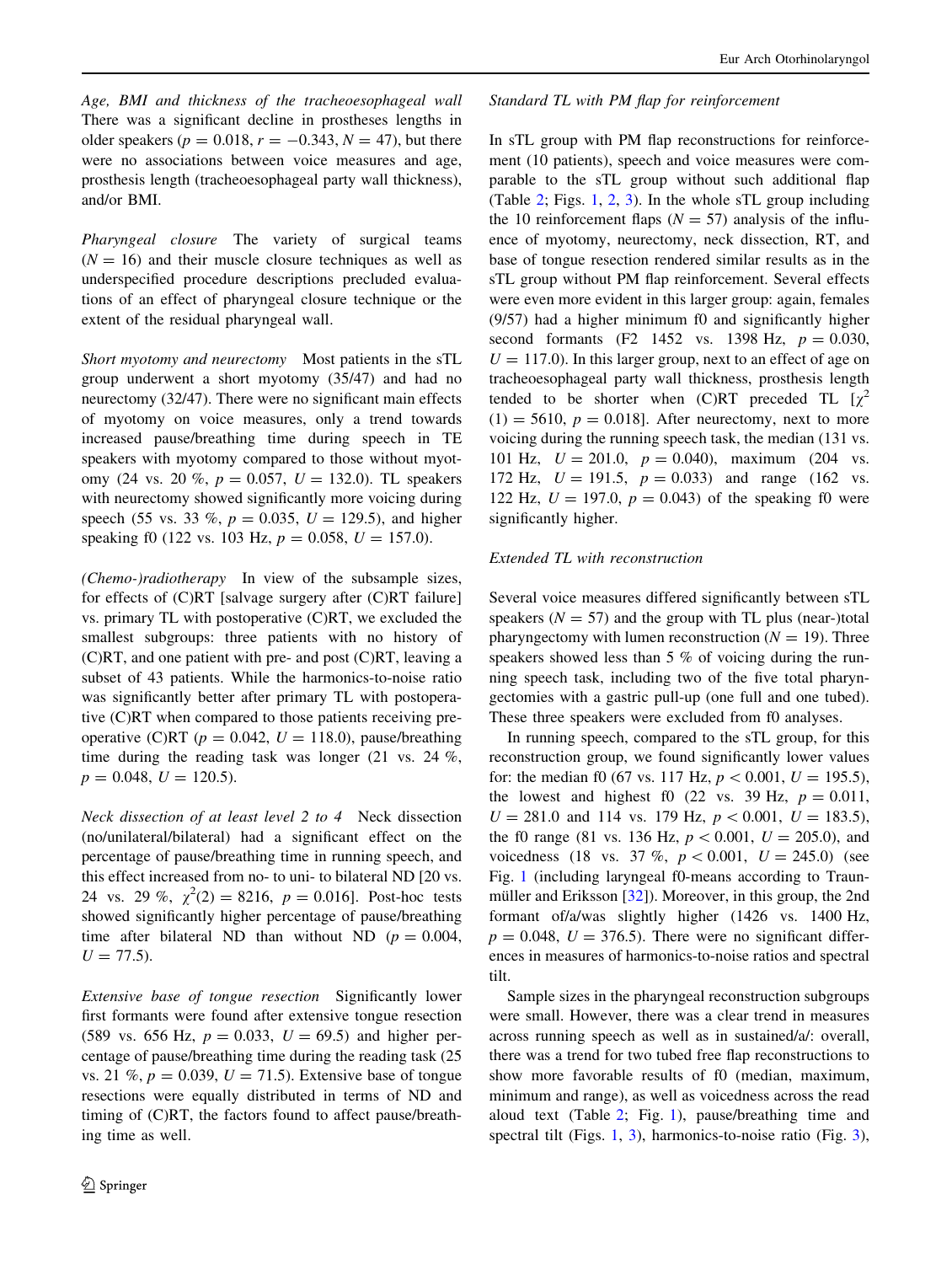|                               | Standard TL |      | Standard $TL + PM$ for<br>reinforcement |      | Partial reconstruction<br>(PM/RFF) |      | Tubed free flap |                | Gastric pull-<br>$up \pm PM$ |      | Full gastric pull-<br>$up + PM$ |      |
|-------------------------------|-------------|------|-----------------------------------------|------|------------------------------------|------|-----------------|----------------|------------------------------|------|---------------------------------|------|
|                               | Mean        | (SD) | Mean                                    | (SD) | Mean                               | (SD) | Mean            | (SD)           | Mean                         | (SD) | Mean                            | (SD) |
| Text                          |             |      |                                         |      |                                    |      |                 |                |                              |      |                                 |      |
| f0 median                     | 119         | 50   | 134                                     | 73   | 61                                 | 20   | 135             | 8              | 67                           | 39   | -                               |      |
| f0 min                        | 48          | 32   | 59                                      | 36   | 26                                 | 11   | 38              | $\overline{0}$ | 43                           | 19   | $\qquad \qquad -$               | -    |
| f0 max                        | 197         | 72   | 206                                     | 94   | 93                                 | 35   | 225             | 23             | 149                          | 32   | $\qquad \qquad -$               |      |
| f0 range                      | 148         | 59   | 147                                     | 71   | 67                                 | 23   | 187             | 23             | 106                          | 19   | $\overline{\phantom{0}}$        |      |
| % voiced                      | 40          | 21   | 38                                      | 18   | 23                                 | 12   | 41              | 18             | 8                            | 6    | 4                               |      |
| % pause                       | 23          | 9    | 25                                      | 11   | 24                                 | 6    | 17              | $\overline{4}$ | 28                           | 6    | 20                              |      |
| % unvoiced                    | 36          | 21   | 37                                      | 20   | 53                                 | 18   | 43              | 14             | 65                           | 11   | 79                              |      |
| /al                           |             |      |                                         |      |                                    |      |                 |                |                              |      |                                 |      |
| <b>HNR</b>                    | 1.8         | 3.9  | $\overline{0}$                          | 2.4  | $-0.1$                             | 1.5  | 4.4             | 2.5            | $-1.2$                       | 1.4  | $-3.7$                          |      |
| HNRF3/4                       | 78          | 16   | 82                                      | 14   | 81                                 | 12   | 101             | $\overline{0}$ | 78                           | 26   | 52                              |      |
| Spectral tilt                 | $-16$       | 8    | $-17$                                   | 8    | $-12$                              | 8    | $-31$           | 6              | 11                           | 10   | 0.4                             |      |
| F1 Hz                         | 644         | 39   | 636                                     | 37   | 657                                | 31   | 592             | 88             | 668                          | 44   | 672                             |      |
| F <sub>2</sub> H <sub>z</sub> | 1393        | 68   | 1427                                    | 76   | 1440                               | 86   | 1498            | 27             | 1433                         | 102  | 1367                            |      |
| Hz<br>F3                      | 2853        | 178  | 2896                                    | 205  | 2908                               | 252  | 2481            | 222            | 2845                         | 87   | 2924                            |      |

<span id="page-7-0"></span>Table 2 Mean and standard deviation of acoustic voice measures per subgroup

Two of five of the gastric pull-ups had to be excluded from the f0 analyses due to the absence of voicing during the reading task

Fig. 1 Amount of voiced and unvoiced speech, and pause/ breathing time as a percentage of the duration of the running speech task. Percentage voiced speech as box-plots (representing the median, 95 % CI and interquartile range). Most favorable groups/ outcomes to the left, least normal to the right



as well as the harmonics-to-noise ratio in the region of the 3rd and 4th formant (not plotted). Speakers with PM myocutaneous flap reconstruction and those with gastric pull-up reconstruction showed the least favorable outcome (depicted in Figs. 1, [2](#page-8-0), [3](#page-8-0)). The two tubed free flap reconstruction were comparable to or even better than the best sTL voices. In comparison to the other TL speakers, vocal tract resonance cavity measures (formants) showed rather high 2nd formant and low 1st formant values (large F2–F1 distance) for these two patients (Table 2).

#### **Discussion**

The aim of the present retrospective study is to identify surgical parameters that correlate with voice quality after TL by relating voice and speech outcomes of TL speakers to details of their surgical procedure.

In the sTL speakers, there are several interesting correlations: higher speaking f0 correlates with more voicedness, and voicedness correlates with a better harmonics-tonoise ratio. Moreover, in running speech, there is a trend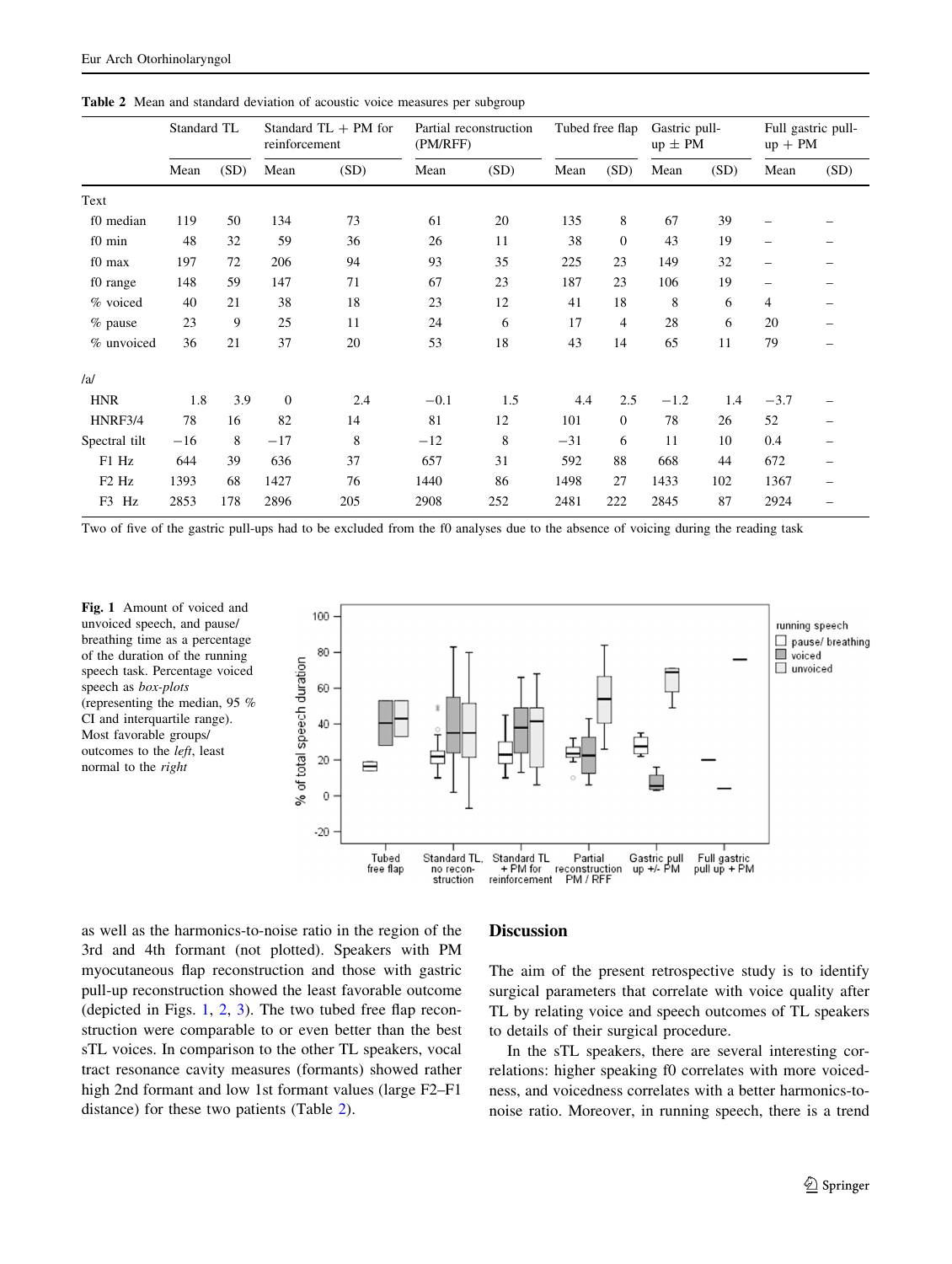<span id="page-8-0"></span>Fig. 2 *Boxplots* of lowest, median, and highest fundamental frequency (f0) during the running speech task. Three patients had to be excluded from the f0 analyses due to less than 5 % of voicing during the running speech task. The broken horizontal lines depict mean f0 values for groups of laryngeal female and male speakers according to Traunmüller and Eriksson [32]. From left to right: most to least favorable speaking frequency and range





towards a higher f0 in females, with significant higher minimum f0 in running speech. Females also differed in formants (vocal tract cavities) with higher second formants. These f0- and formant differences might be due to genderdependent behavior, with females trying to produce a higher pitch (by using more tension and changing the height of the neoglottis). Yet, differences between the sexes in the average vocal tract/esophageal lumen size can not be ruled out.

Other studies did not find f0 differences between the sexes, when assessing f0 in sustained/a/[[6\]](#page-10-0). In sustained/a/, however, f0 is not necessarily representative for normal speaking f0.

One of the effects of surgical detail present in this cohort of sTL speakers is that pause/breathing time increases from no- to uni- to bilateral neck dissections, and is more pronounced after extensive tongue resection, and when postoperative (C)RT is used. Another interesting finding is that patients with primary TL and postoperative (C)RT showed better harmonics-to-noise ratios than patient who had a salvage laryngectomy after prior (C)RT, suggesting that the 'condition' of the PE segment is more favorable for voicing after primary TL than after salvage surgery.

Next to longer pause and breathing time, TL speakers with extensive base of tongue resection presented with lower first formants in/a/, possibly the result of ratio changes in the front vs. back cavity and compensatory strategies to still reach the perceptual impression of/a/. The base of tongue plays a major role in speech, as is the case for swallowing. After TL, swallowing deficiencies, especially with solid food, are reported regularly [[4,](#page-10-0) [23,](#page-11-0) [33,](#page-11-0) [34](#page-11-0)]. This dysphagia usually presents in pharyngeal clearance problems and prolonged (oro)pharyngeal transit times, which are the result of both the decreased control of the base of tongue and the pharyngeal wall [[35](#page-11-0), [36](#page-11-0)].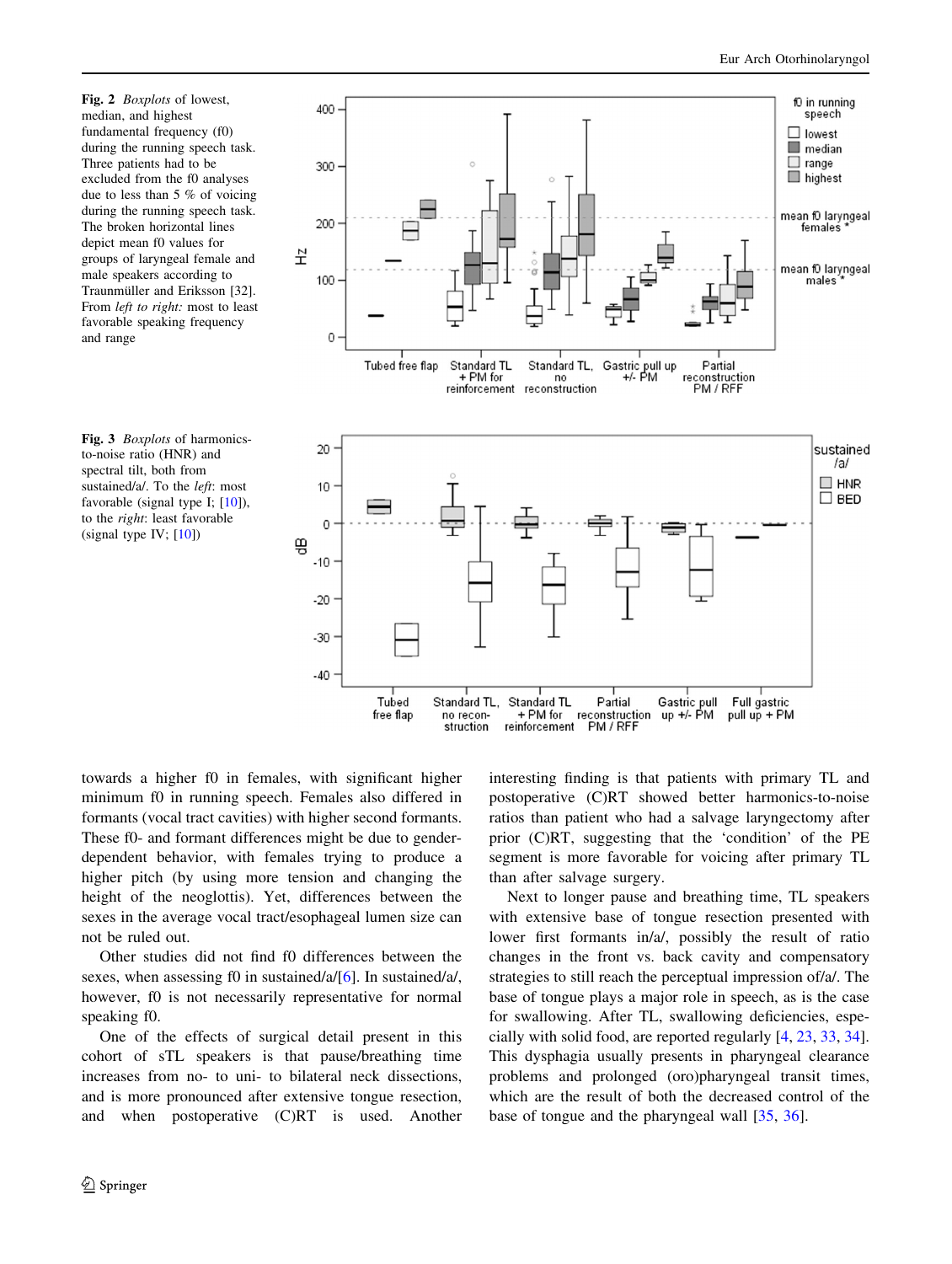To prevent spasm of the neoglottis, most of our sTL speakers underwent a short myotomy of the upper esophageal segment [[37\]](#page-11-0). The need for this short myotomy to prevent spasm is controversial in literature, and several (early) studies supported pharyngeal neurectomy [\[19](#page-11-0), [28,](#page-11-0) [38,](#page-11-0) [39](#page-11-0)], with good PE pressure and higher voices, presumably by the maintenance of some residual pressure in the neoglottis as a function of the contralateral plexus. This was reason why between 1990 and 2002, neurectomy was favored. However, in view of the favorable effects of a short myotomy of the upper esophageal sphincter in one of our studies [\[37](#page-11-0)] neurectomy was abandoned. Interestingly, we now find that, in line with literature, speaking pitch is higher and f0 measures are more favorable after neurectomy.

Due to the various details in surgical reporting, the limited number of patients per subgroup, selection biases, and the diverse surgical teams over the 30 years the surgical data were collected, an analysis ofpharyngeal closure technique on voice and speech outcome was not possible retrospectively. Literature on speech failure, intraluminal pressure, fistulae, and swallowing, however, clearly favors muscle closure over non-muscles closure [\[19](#page-11-0), [27,](#page-11-0) [40](#page-11-0), [41\]](#page-11-0).

Our results confirm previous studies in showing worse functional scores for speakers with (partially) reconstructed pharynges [[42\]](#page-11-0), although the voice outcome was more favorable for the two tubed free radial forearm flaps (RFF). This could be a selection bias. The worse voice quality after circumferential reconstruction coincides with the literature [\[25](#page-11-0)]. Yet, other than in our study, after partial pharyngeal reconstruction, voice (and swallowing) was reported to be comparable to standard TL [\[25](#page-11-0)]. Including electro-larynx speakers, a different subset of donor sites, and other voice quality scoring in that study, however, a direct comparison of voice outcome is difficult.

In pharyngeal reconstructions, (full) gastric pull-ups and non-circumferential reconstructions scored worst across running speech as well as in sustained/a/measures. In three of the five (tubed) gastric pull-up patients a measurable f0 was present (however, minimally voicing), which suggests an occasionally sufficient diameter and closure of its lumen. The other two had no voicing (f0).

For sTL, voice measures showed no significant effect of age, BMI or TEP length. With the TEP being well below the PE segment, it is a too imprecise indicator of pharyngeal wall thickness. Nonetheless, in line with previous studies on pharyngeal wall or tissue thickness, TEP length showed a significant effect of age. The fact that age, in contrast to earlier findings [[43\]](#page-11-0), is not correlated with any of the acoustic voice parameters studied, might be a selection bias, since the better/fitter patients are probably overrepresented in this cohort of voice recordings. More

precise measures to assess tissue properties might lead to a better interpretation of the role of (changes) in tissue properties in TE voice and speech quality.

Next to differences in voice quality, formants (resonance cavity measures) in/a/indicate differences in pharyngeal lumen properties and cranio-caudal place of the neoglottic bar between pharyngeal reconstruction procedures. While the vocal folds in normal adult laryngeal speakers are at the height of C5–C6, imaging of TL speakers during phonation suggests that the neoglottic bar is located higher than the vocal folds (middle of C3–C5) [[6,](#page-10-0) [42](#page-11-0)]. Roughly speaking, formant frequencies are inversely proportional to the vocal tract length (the ratio of pharynx length to mouth length) with small formant dispersion (F2– F1 distance) indicating larger body size and shape [\[44](#page-11-0)]. According to the effect of shortening of the vocal tract (from lips to the neoglottic bar) after laryngectomy, overall, higher formant values were found in TL speakers than in laryngeal speakers [[45\]](#page-11-0). Whereas in sTL speakers the neoglottic bar is usually around the level of C4, this level was found to differ widely in TL speakers with pharyngeal reconstructions (C3–C7) [\[42](#page-11-0)]. In our dataset, the second formant and the formant dispersion were highest in tubed RFF, and lowest in full gastric pull-up, explainable by different locations of the neoglottic bar caused by different lumen diameters and tissue characteristics of the reconstruction. Overall, the voice outcome and formants in our data suggest that smaller diameter pharynges and/or more superiorly located neoglottic bars are associated with favorable voice quality and more effortless speech. To compensate for a wide pharynx, external pressure (e.g., by PM flap) might be useful to compensate for a low tonicity. These findings are confirmed in previous studies using videofluoroscopy in which it has been shown that smaller pharyngeal diameters and optimization of the intraluminal pressures favor voicing [[14,](#page-10-0) [16](#page-11-0), [24](#page-11-0), [37](#page-11-0), [42,](#page-11-0) [46\]](#page-11-0).

As shown on videofluoroscopy, for vibration after TL, pulmonary airstream is sent through the PE segment, and the walls are pushed up until the walls form a neoglottic bar (pharyngeal closure) leading to a Bernoulli-effect, and the walls starts to vibrate. Positioning and muscular control of the vibratory segment play a significant role in f0 alterations, and in some patients there is a striking pharyngeal control, leading to a good control over loudness and dynamic range [\[47](#page-11-0), [48\]](#page-11-0). Dynamic range of the TL voice has been reported to correlate with the contraction amplitude in the neoglottis [[14\]](#page-10-0), and air pressure with esophageal expansion [[16\]](#page-11-0). Although ideally we would like to create the narrowest point at the optimal level with maximal muscular control, we do not have enough knowledge and data to determine the optimal creation of the pharynx and neoglottic bar. A very wide 'pharynx', as in full gastric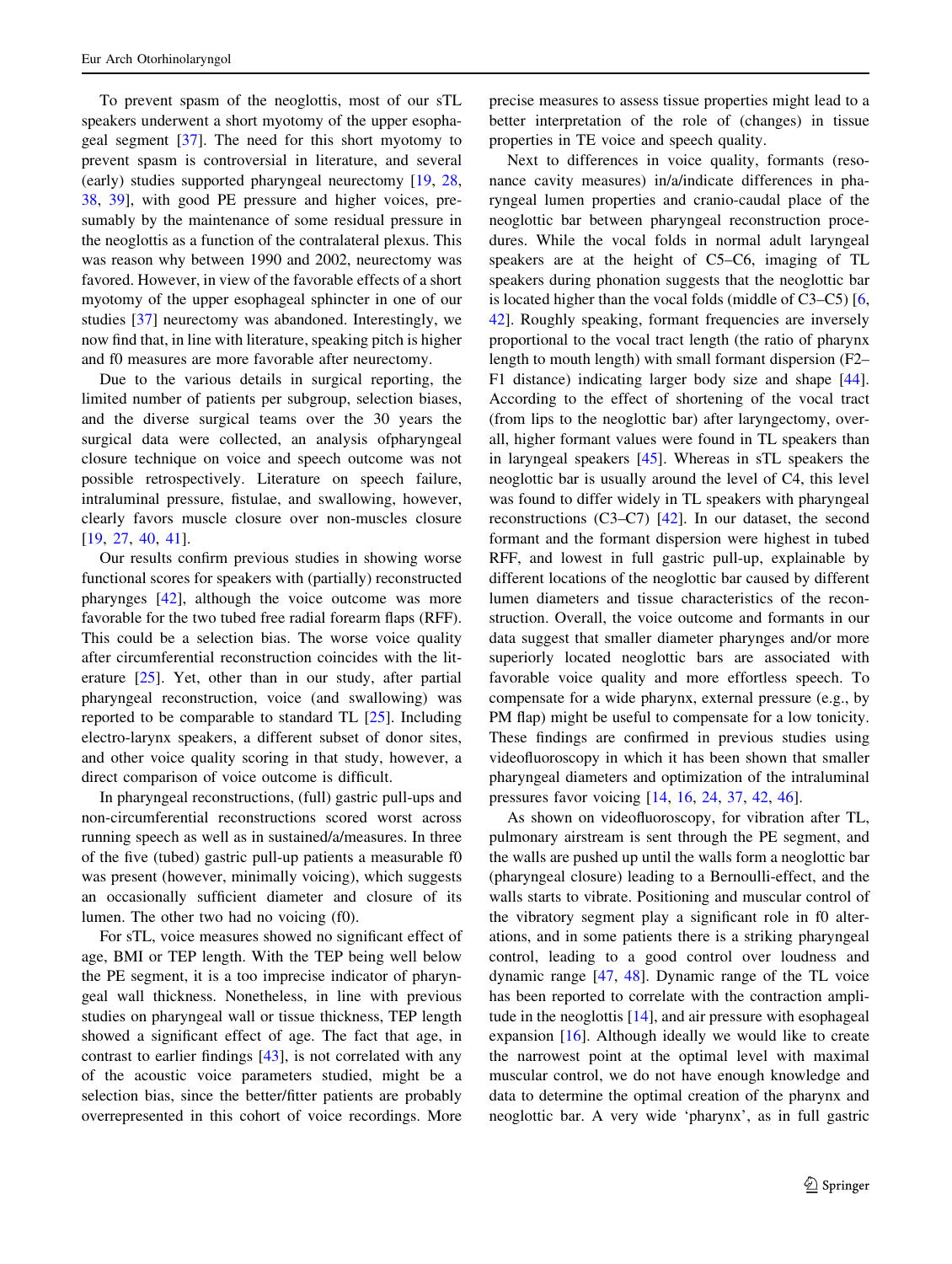<span id="page-10-0"></span>pull-up has the worst outcome, but a too narrow pharynx, although not necessarily bad for voicing, can interfere with swallowing, and a too muscular pharynx can cause hypertonicity-related voicing problems.

#### Strength and limitations

Studies discussing the direct impact of surgical detail in TL procedures on functioning are sparse. Much of the literature regarding voice functioning focuses on sustained vowels, which ignores the patient perspective as Kazi et al. [6] pointed out. In contrast, running speech covers different aspects of voice and speech and consequently, next to sustained/a/, predominantly running speech was used in the present study. Although we were able to compare patients with various surgical procedures, the present retrospective study had limited power due to the unbalanced dataset, the limited numbers of patients in various subgroups and the impossibility to carry out meaningful multivariable analyses. In this study, patients of whom voice recordings were available, were mostly patients that participated in voice prosthesis studies and were thus possibly the ''better/fitter'' TL speakers. This might have caused an unbalanced dataset.

Also, the presumed effect of pharyngeal closure technique could not be assessed because surgical reports were not always clear. Prospective data collection and structured reporting of surgical detail is needed to draw more definitive conclusions.

For the future, imaging data during voicing and data on muscle activity during phonation would help to disentangle relationships between pharyngeal properties, vibrating mass, and surgical procedures, including muscle closure techniques, myotomy and neurectomy, and the role of speaker behavior in voice outcome after TL.

#### Conclusion

The ranges in voice outcome after TL are related to variables like radiotherapy, neurectomy, neck dissection, and reconstruction procedures. In this patient cohort gender/speaker behavior appears to have an influence on the f0 in running speech. Overall, our results suggest that narrower pharynges and/or more superiorly located neoglottic bars are associated with more favorable voice quality. Patients with pharyngeal lumen reconstructions (i.e., by PM myocutaneous flaps and (tubed) gastric pullups) have the poorest voices. In sTL, neurectomy may be favorable.

Acknowledgments The Netherlands Cancer Institute receives a research grant from Atos Medical Sweden, which contributes to the existing infrastructure for health-related quality of life research of the department of Head and Neck Oncology and Surgery.

#### Compliance with ethical standards

Conflict of interest The Netherlands Cancer Institute receives a research grant from Atos Medical Sweden, which contributes to the existing infrastructure for health-related quality of life research of the department of Head and Neck Oncology and Surgery.

#### References

- 1. Searl JP (2014) Reeves IS Chapter 9. Nonsurgical voice restoration following total laryngectomy. In: Ward EC, Van As-Brooks CJ (eds) Head and neck cancer: treatment, rehabilitation, and outcomes. 2nd edn. Plural Publishing, USA, pp 263–300
- 2. Oozeer NB, Owen S, Perez BZ, Jones G, Welch AR, Paleri V (2010) Functional status after total laryngectomy: cross-sectional survey of 79 laryngectomees using the Performance Status Scale for Head and Neck Cancer. J Laryngol Otol 124(4):412–416
- 3. Queija Ddos S, Portas JG, Dedivitis RA, Lehn CN, Barros AP (2009) Swallowing and quality of life after total laryngectomy and pharyngolaryngectomy. Braz J Otorhinolaryngol 75(4):556–564
- 4. Robertson SM, Yeo JC, Dunnet C, Young D, Mackenzie K (2012) Voice, swallowing, and quality of life after total laryngectomy: results of the west of Scotland laryngectomy audit. Head Neck 34(1):59–65
- 5. Ackerstaff AH, Hilgers FJ, Aaronson NK, Balm AJ (1994) Communication, functional disorders and lifestyle changes after total laryngectomy. Clin Otolaryngol Allied Sci 19(4):295–300
- 6. Kazi R, Kiverniti E, Prasad V, Venkitaraman R, Nutting CM, Clarke P et al (2006) Multidimensional assessment of female tracheoesophageal prosthetic speech. Clin Otolaryngol 31(6):511–517
- 7. Lundstrom E, Hammarberg B (2011) Speech and voice after laryngectomy: perceptual and acoustical analyses of tracheoesophageal speech related to voice handicap index. Folia Phoniatrica Logopaedica 63(2):98–108
- 8. Lundstrom E, Hammarberg B, Munck-Wikland E, Edsborg N (2008) The pharyngoesophageal segment in laryngectomees– videoradiographic, acoustic, and voice quality perceptual data. Logoped Phoniatr Vocol 33(3):115–125
- 9. D'Alatri L, Bussu F, Scarano E, Paludetti G, Marchese MR (2012) Objective and subjective assessment of tracheoesophageal prosthesis voice outcome. J Voice 26(5):607–613
- 10. van As-Brooks CJ, Koopmans-van Beinum FJ, Pols LC, Hilgers FJ (2006) Acoustic signal typing for evaluation of voice quality in tracheoesophageal speech. J Voice 20(3):355–368
- 11. Schuster M, Toy H, Lohscheller J, Eysholdt U, Rosanowski F (2005) Quality of life and voice handicap of laryngectomees using tracheoesophageal substitute voice. Laryngorhinootologie 84(2):101–107
- 12. Muller-Miny H, Diederich S, Bongartz G, Peters PE (1991) Radiologic findings following supraglottic and total laryngectomy. Der Radiol 31(7):324–331
- 13. Fitch WT, Giedd J (1999) Morphology and development of the human vocal tract: a study using magnetic resonance imaging. J Acous Soc Am 106(3 Pt 1):1511–1522
- 14. Reis N, Aguiar-Ricz L, Dantas RO, Ricz HM (2013) Correlation of intraluminal esophageal pressure with the dynamic extension of tracheoesophageal voice in total laryngectomees. Acta cirurgica brasileira/Sociedade Brasileira para Desenvolvimento Pesquisa em Cirurgia 28(5):391–396